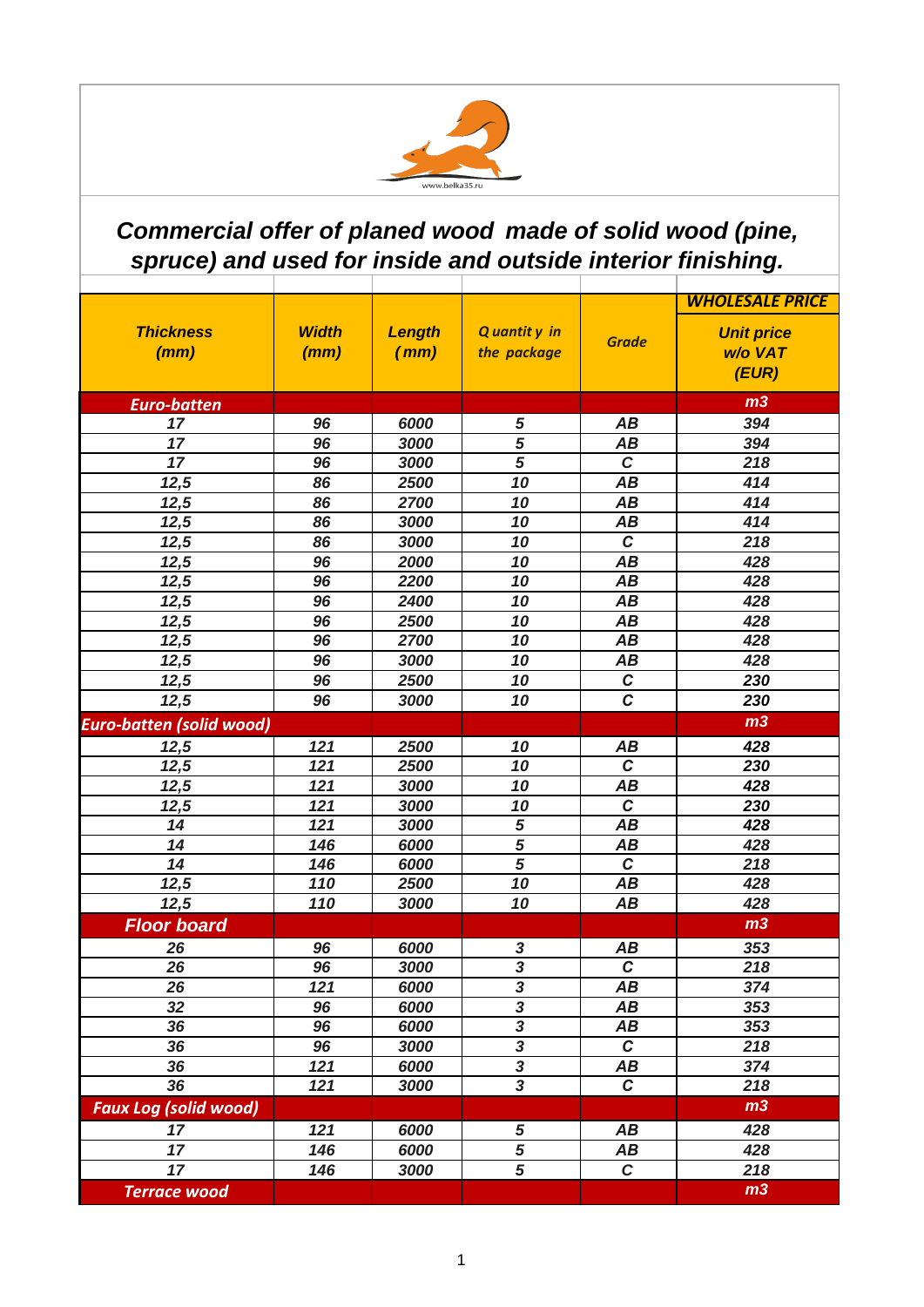| 26                       | 130                                         | 3000                      | $\boldsymbol{3}$           | AB             | 391            |
|--------------------------|---------------------------------------------|---------------------------|----------------------------|----------------|----------------|
| 26                       | 130                                         | 3000                      | $\overline{\mathbf{3}}$    | $\mathbf C$    | 218            |
| Dry wood, planken        |                                             |                           |                            |                | m <sub>3</sub> |
| 17                       | 96                                          | 6000                      | 5                          | AB             | 367            |
| 50                       | 96                                          | 6000                      | $\mathbf 1$                | AB             | 367            |
| 45                       | 145                                         | 6000                      | $\boldsymbol{1}$           | AB             | 376            |
| 45                       | 195                                         | 6000                      | $\mathbf 1$                | AB             | 376            |
| <b>Kiln Dried Timber</b> |                                             |                           |                            |                | m <sub>3</sub> |
| 20                       | 30                                          | 3000                      | $\boldsymbol{\mathcal{L}}$ | AB             | 367            |
| 20                       | 30                                          | 3000                      | $\overline{\mathbf{1}}$    | $\overline{c}$ | 218            |
| 20                       | 40                                          | 3000                      | $\boldsymbol{1}$           | AB             | 367            |
| 20                       | 40                                          | 3000                      | $\boldsymbol{1}$           | $\mathcal C$   | 218            |
| 30                       | 40                                          | 3000                      | $\mathbf 1$                | AB             | 367            |
| 30                       | 40                                          | 3000                      | $\mathbf 1$                | $\overline{c}$ | 218            |
| 40                       | 40                                          | 3000                      | $\mathbf 1$                | AB             | 367            |
| 40                       | 40                                          | 3000                      | $\boldsymbol{1}$           | $\overline{c}$ | 218            |
| 40                       | 50                                          | 3000                      | 1                          | AB             | 367            |
| 40                       | 50                                          | 3000                      | 1                          | $\overline{c}$ | 218            |
| 50                       | 50                                          | 3000                      | $\boldsymbol{1}$           | AB             | 367            |
| 50                       | 50                                          | 3000                      | $\overline{\mathbf{1}}$    | $\overline{c}$ | 218            |
|                          | <b>Window sill (solid wood)</b>             |                           |                            |                | m <sub>3</sub> |
| 40                       | 300                                         | 800                       | 1                          | AB             | 561            |
| 40                       | 300                                         | 900                       | 1                          | AB             | 561            |
| 40                       | 300                                         | 1000                      | 1                          | AB             | 561            |
| 40                       | 300                                         | 1200                      | $\mathbf 1$                | AB             | 561            |
|                          | <b>Notch board (solid wood)</b>             |                           |                            |                | m <sub>3</sub> |
| 50                       | 300                                         | 3000                      | 1                          | AB             | 561            |
| 60                       | 300                                         | 3000                      | 1                          | AB             | 561            |
| 60                       | 300                                         | 4000                      | $\overline{\mathbf{1}}$    | AB             | 561            |
|                          | <b>Newel post (solid wood)</b>              |                           |                            |                | m <sub>3</sub> |
| 80                       | 80                                          | 3000                      | 1                          | AB             | 603            |
|                          |                                             |                           |                            |                |                |
| 80                       | 80                                          | 4000                      | 1                          | AB             | 603            |
| 100                      | 100                                         | 3000                      | 1                          | AB             | 603            |
| 100                      | 100                                         | 4000                      | 1                          | AB             | 603            |
| 130                      | 130                                         | 3000                      | 1                          | AB             | 561            |
| 130                      | 130                                         | 4000                      | 1                          | AB             | 561            |
|                          |                                             | <b>Steps (solid wood)</b> |                            |                | m <sub>3</sub> |
| 40                       | 300                                         | 800                       | 1                          | AB             | 561            |
| 40                       | 300                                         | 900                       | 1                          | AB             | 561            |
| 40                       | 300                                         | 1000                      | 1                          | AB             | 561            |
| 40                       | 300                                         | 1200                      | 1                          | AB             | 561            |
|                          | <b>Landing, Landing return (solid wood)</b> |                           |                            |                | m <sub>3</sub> |
| 40                       | 1000                                        | 1000                      | 1                          | AB             | 561            |
| 40                       | 1000                                        | 1200                      | $\boldsymbol{1}$           | AB             | 561            |
|                          |                                             | <b>Furniture Board</b>    |                            |                | m <sub>3</sub> |
| 28                       | up to 1200   up to 3500                     |                           | 1                          | AB             | 603            |
| 40                       | up to 1200   up to 3500                     | <b>Riser (solid wood)</b> | 1                          | AB             | 561            |
|                          | m <sub>3</sub>                              |                           |                            |                |                |
| 18                       | 200                                         | 800                       | 1                          | AB             | 656            |
| 18                       | 200                                         | 900                       | 1                          | AB             | 656            |
| 18                       | 200                                         | 1000                      | 1                          | AB             | 656            |
| 18                       | 200                                         | 1200                      | 1                          | AB             | 656            |